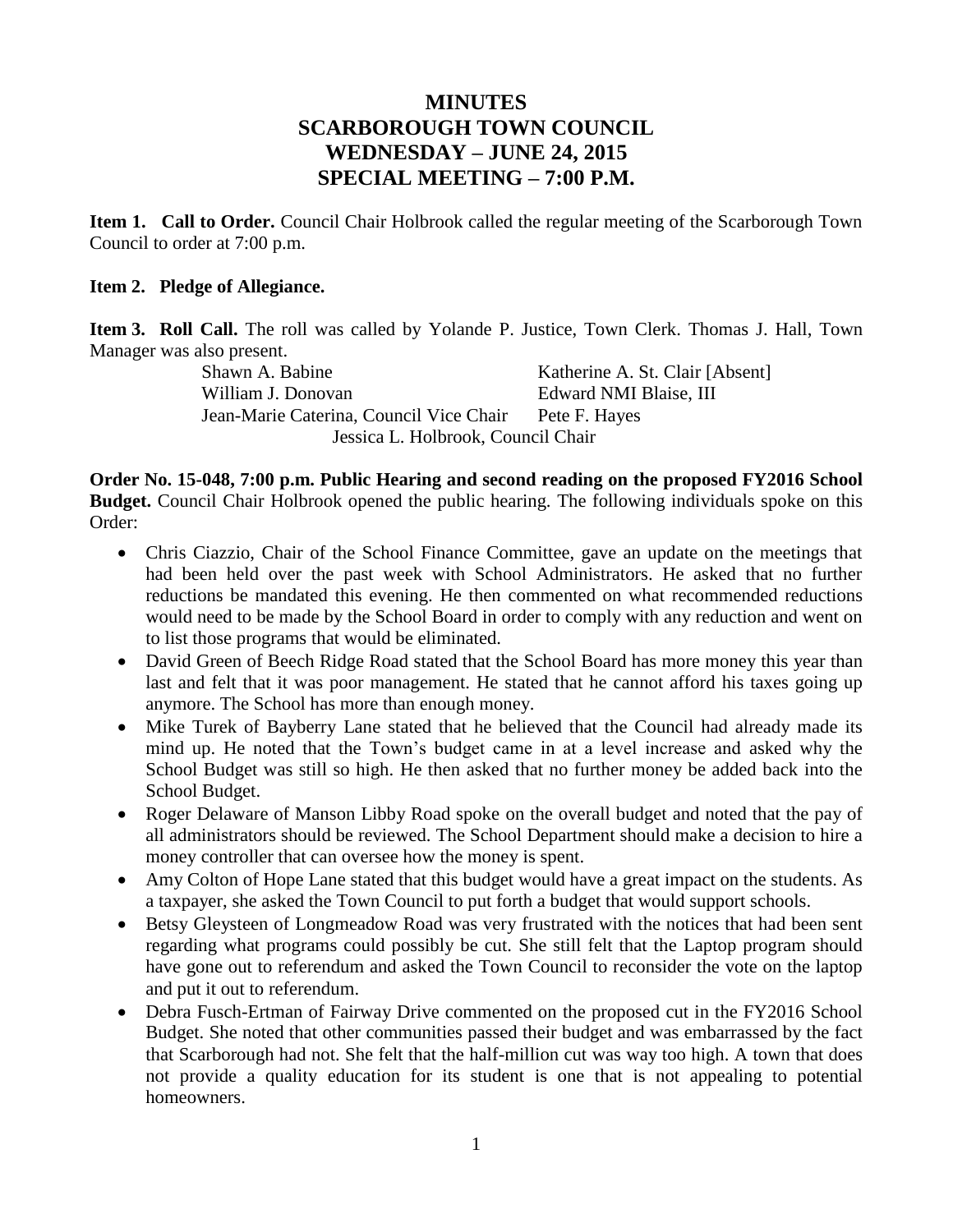- Larry Hartwell of Puritan Drive spoke on the increases that have happened over the past three years. He noted that the other communities whose budget passed was not over 6 percent. He felt that if the school could reviewed the numerous positions, they could find the \$180,000 they say they need.
- Amy Chamberlain of Ryefield Drive thanked the School Board and Town Council for their work. She was a very disappointed taxpayer and felt that the School Budget is key for our children…we need to look at it as a whole. She did not agree with the proposed cuts. We have more people who vote for dogs than education. Children need to come first – not dogs.
- Liam Somers of Holmes Road spoke on the proposed budget... here we are, year three you are elected to provide leadership and question whether this had happened. What has been done to provide a workable solution? The Board is charged with a providing a good budget….have you heard the taxpayers? An annual increase of \$275 is a heavy burden to ask the taxpayer to pay.
- Wallace Fengler of Holmes Road stated that he still needs to work to pay his taxes. He does get the annually increase that the school budget does. The School Board represent only children and he, as a taxpayer, needs the town council to represent him. He never remembers conflict like this when his wife was teaching in the systems.
- Carol Rico of Hawthorn Circle spoke on the proposed budget. She had a son who graduated this year and thanked the Lacrosse Team for helping him push himself to be the best he could be. Sports motivates the students. She then commented on her middle school student who loves the theater. She is a broker and the majority of the sales are in surrounding communities – buyers want a good school system.
- Donna Beeley, Chair of the School Board spoke on why the proposed budget was brought forward. She spoke for those who could not afford to pay to taxes adding there should be state and local programs. The potential reductions have an effect on our students and the Board is very aware of the stress of our neighbors.
- Jeff Ertman of Fairway Drive thanked the Board and Council for working together. He thanked Councilors Babine and Donovan for their letters regarding the process. Schools are a responsibility of the community as a whole. Support should be at all levels of living. He understands that a cut needs to be made because of the vote; but a cut of \$2 million is not acceptable. He urged the council to support the budget and effort of both sides.
- Mark DeMauro of Pleasant Hill Road spoke on the process of the budget. He served on two school districts and we went through the same thing. He asked the Council not to reduce the school budget any further.
- Stacy Newman of Windsor Pines Drive spoke in support of the School Budget. She did not support the \$500,000 cut that happened at the last meeting.

There being no further comments either for or against, Council Chair Holbrook close the hearing at 7:47 p.m.

Motion by Councilor Babine, seconded by Councilor Caterina, to move approval of the FY2016 School Budget.

Motion by Councilor Donovan, seconded by Councilor Caterina, to move approval to amend the main motion to require a reduction in expenditures in the School Budget of \$320,000 for a new gross Education Operating Budget of \$43,473,756 and to authorize the additional use of \$180,000 in School Fund Balance, resulting in a total reduction of the net budget of \$500,000 and the Town of Scarborough raises as the local share for the Education Operating Budget, the sum of \$38,294,379.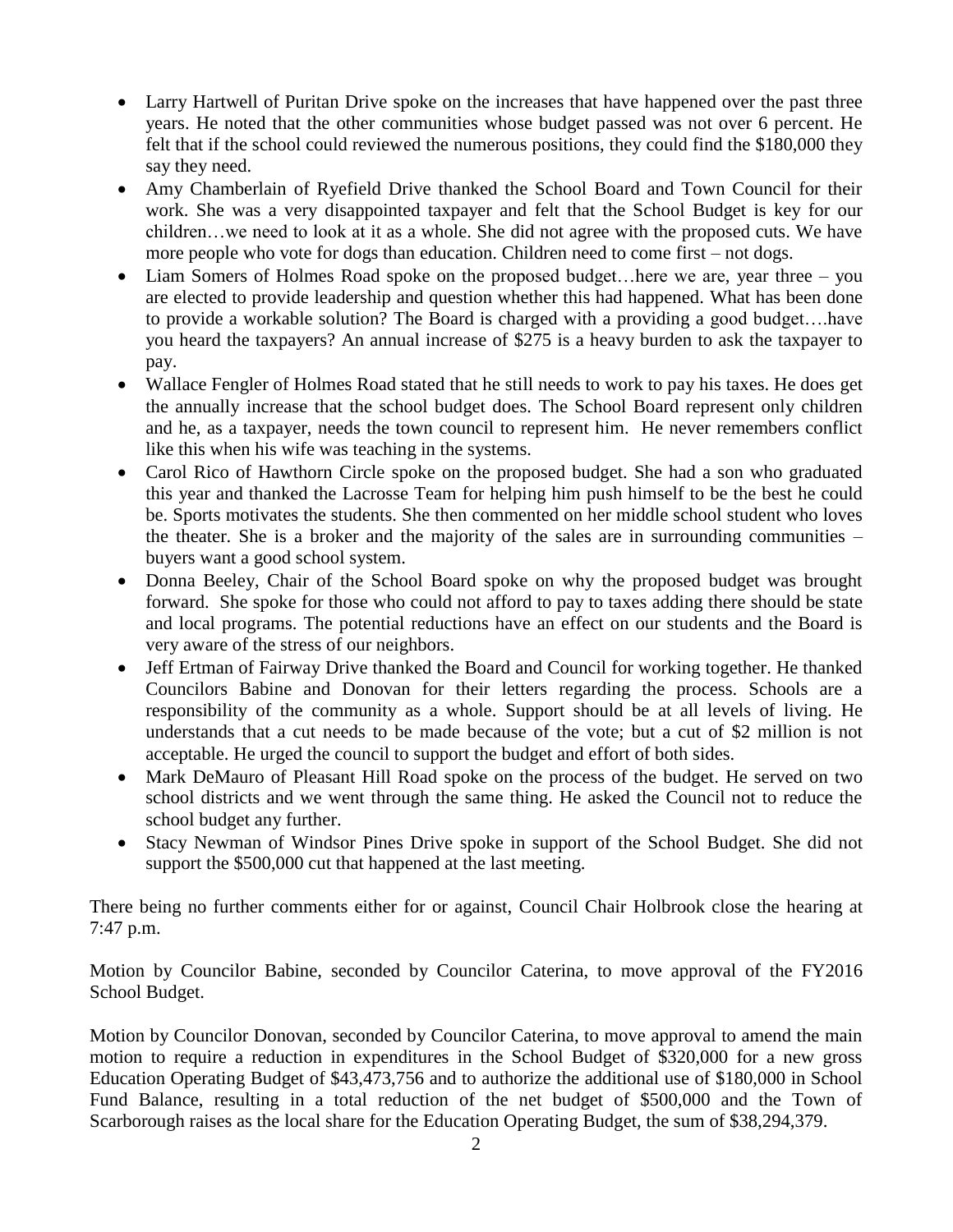Vote on Amendment: 3 Yeas.

3 Nays [Council Chair Holbrook, Councilors Blaise and Hayes].

Tie Vote, Motion Fails.

Councilor Donovan asked for an amendment to which Council Chair Holbrook called for a brief recess so that Councilor Donovan could put his motion in writing. Meeting recessed at 8:11 p.m. Council Chair Holbrook reconvened the meeting at 8:23 p.m.

Motion by Councilor Donovan, seconded by Councilor Babine, to move approval to amend the main motion to require a reduction in expenditures in the School Budget of \$417,000 for a new gross Education Operating Budget of \$43,376,756 and to authorize the additional use of \$83,000 in School Fund Balance, resulting in a total reduction of the net budget of \$500,000 and the Town of Scarborough raises as the local share for the Education Operating Budget, the sum of \$38,294,379.

Vote on Amendment: 3 Yeas. 3 Nays [Council Chair Holbrook, Councilors Blaise and Hayes].

Tie Vote, Motion Fails.

Vote on main motion:

#### **Budget Order for Fiscal Year 2016 School Budget**

**WHEREAS,** the Scarborough Town Council adopted FY2016 Operational and Capital Budgets for the Town and the School on May 20, 2015, with the passage of Order No. 15-026; and,

**WHEREAS,** pursuant to State law, the School Budget must be validated by the voters and it failed at a Special Election held on June 9, 2015; and,

**WHEREAS,** the Town Council must resubmit an adjusted School Budget to the Voters for validation no less than ten (10) days and no more than forty-five (45) days from June 9, 2015; and,

**NOW THEREFORE, BE IT ORDERED,** that the Scarborough Town Council moves approval of the second reading, as amended on June  $17<sup>th</sup>$ , to adopt the Fiscal Year 2016 School Budget; and,

**BE IT FURTHER ORDERED**, that the Scarborough Town Council hereby appropriates, for school purposes, the Education Operating Budget, the sum of **\$43,293,756** and the Town of Scarborough raises as the local share for the Education Operating Budget, the sum of

**\$ 38,294,379**.

**BE IT FURTHER ORDERED,** that should it be known before the time of tax commitment that the State of Maine provides additional funds for K-12 education as described in the Essential Programs and Services Funding Act, in an amount greater than approved in this order, those funds will be used to reduce the amount of property taxes needed to support this budget.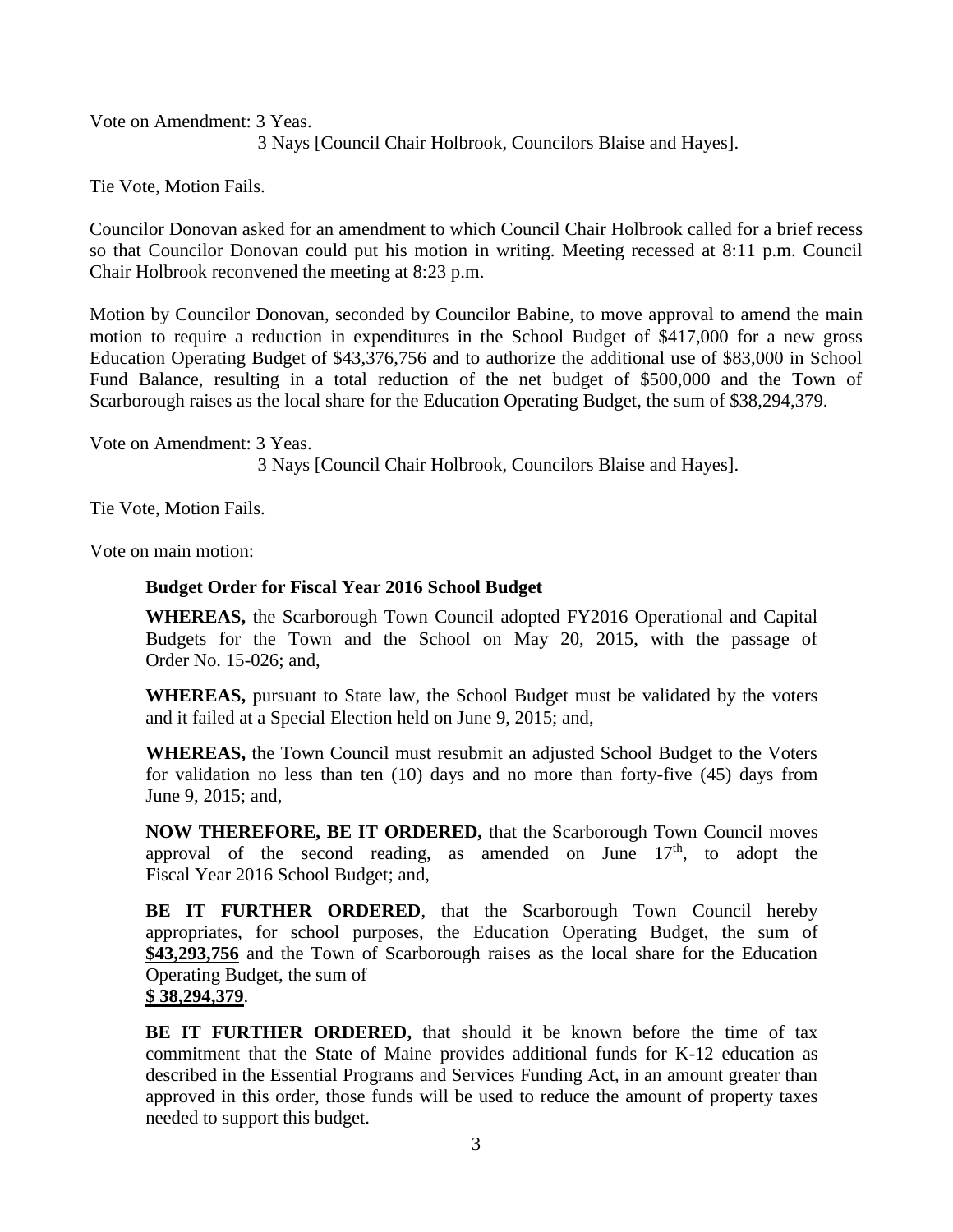Roll Call Vote:

Councilor Babine - Yea Councilor Donovan - Nay Councilor Blaise - Nay Council Vice Chair Caterina - Nay Councilor Hayes - Yea Council Chair Holbrook – Yea

Motion fails due to tie vote.

Motion by Councilor Blaise, seconded by Councilor Caterina, to move approval to reconsider Order No. 15-048.

Vote: 4 Yeas. 2 Nays [Councilors Donovan and Caterina]

Motion fails need vote of 5.

Council Chair Holbrook called for a brief recess. The meeting was reconvened at 8:48 p.m.

Motion by Councilor Donovan, seconded by Councilor Caterina, to move approval to reconsider Order No. 15-048.

Vote: 6 Yeas.

**Order No. 15-048, 7:00 p.m. Public Hearing and second reading on the proposed FY2016 School Budget.** Motion by Councilor Babine, seconded by Councilor Caterina, to move approval of the FY2016 School Budget.

### **Budget Order for Fiscal Year 2016 School Budget**

**WHEREAS,** the Scarborough Town Council adopted FY2016 Operational and Capital Budgets for the Town and the School on May 20, 2015, with the passage of Order No. 15-026; and,

**WHEREAS,** pursuant to State law, the School Budget must be validated by the voters and it failed at a Special Election held on June 9, 2015; and,

**WHEREAS,** the Town Council must resubmit an adjusted School Budget to the Voters for validation no less than ten (10) days and no more than forty-five (45) days from June 9, 2015; and,

**NOW THEREFORE, BE IT ORDERED,** that the Scarborough Town Council moves approval of the second reading, as amended on June  $17<sup>th</sup>$ , to adopt the Fiscal Year 2016 School Budget; and,

**BE IT FURTHER ORDERED**, that the Scarborough Town Council hereby appropriates, for school purposes, the Education Operating Budget, the sum of **\$43,293,756** and the Town of Scarborough raises as the local share for the Education Operating Budget, the sum of

## **\$ 38,294,379**.

**BE IT FURTHER ORDERED,** that should it be known before the time of tax commitment that the State of Maine provides additional funds for K-12 education as